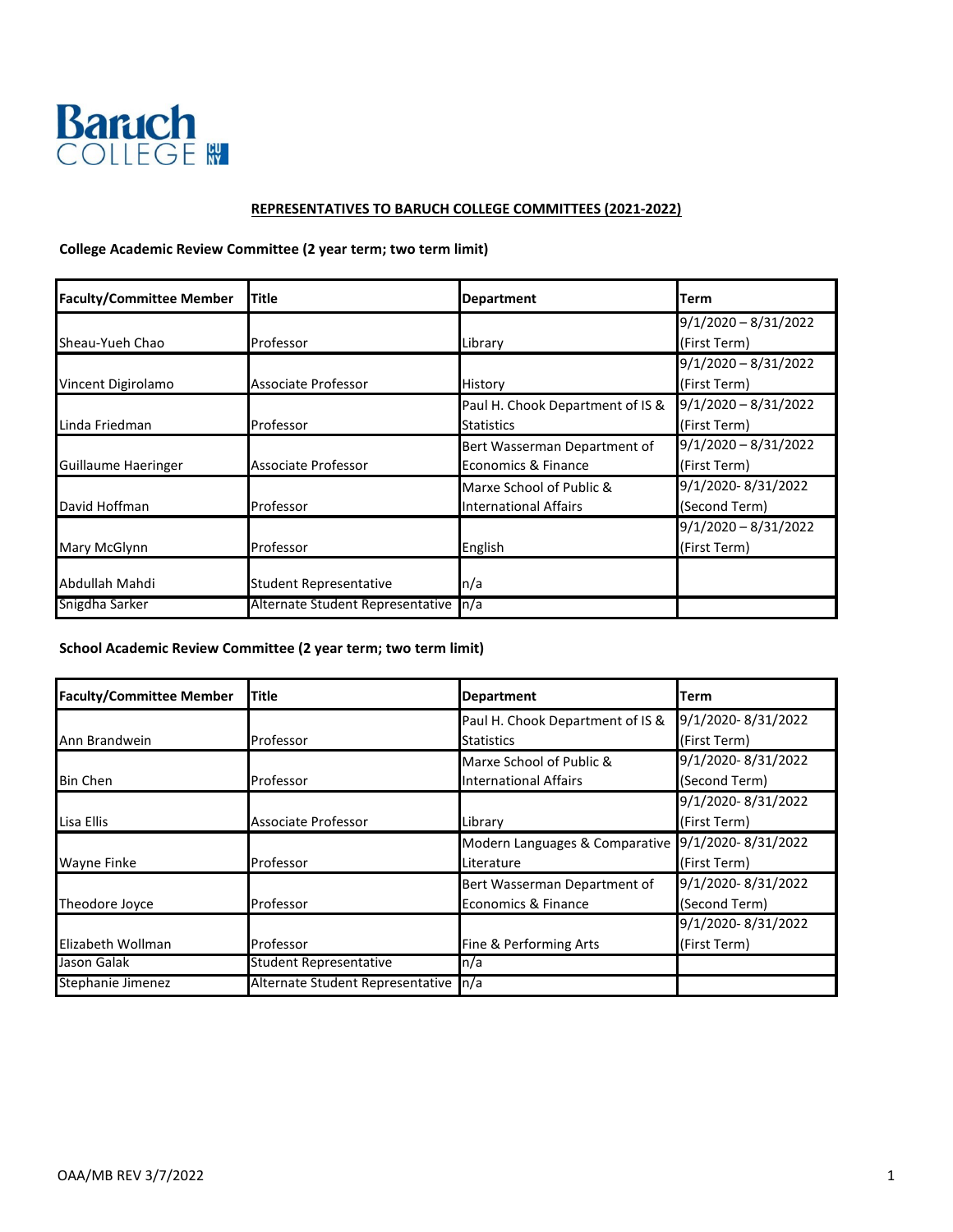**College Personnel & Budget Committee (At-Large Representatives) (2 year term; two term limit)**

| <b>Faculty/Committee Member</b> | <b>Title</b>                     | <b>Department</b>                                                     | <b>Term</b>                                                                 |
|---------------------------------|----------------------------------|-----------------------------------------------------------------------|-----------------------------------------------------------------------------|
| S. David Wu                     | President/Professor              | President's Office                                                    | N/A                                                                         |
| Linda Essig                     | Provost & Senior VP              | Provost's Office                                                      | N/A                                                                         |
| <b>Nancy Aries</b>              | Interim Dean/Professor           | Marxe School of Public &<br><b>International Affairs</b>              | 7/12/2021-6/30/2022                                                         |
| <b>Fenwick Huss</b>             | Dean/Professor                   | <b>Zicklin School of Business</b>                                     | N/A                                                                         |
| <b>Art King</b>                 | <b>Assistant Vice President</b>  | Office of Dean of Students                                            | N/A                                                                         |
| Jessica Lang                    | Interim Dean/Professor           | Weissman School of Arts &<br><b>Sciences</b>                          | 7/1/2020-8/30/2022                                                          |
| Deborah Balk (SP&B Chair)       | Professor                        | Marxe School of Public &<br><b>International Affairs</b>              | $9/1/2021 - 8/31/2023$<br>(Second Term)                                     |
| Neil Bennett                    | Professor                        | Marxe School of Public &<br><b>International Affairs</b>              | 9/1/2020-8/31/2022<br>(Second Term)                                         |
| Albert Croker                   | Professor                        | Paul H. Chook Department of IS &<br><b>Statistics</b>                 | 9/1/2020-8/31/2022<br>(First Term) - Finishing<br>Prof. Donal Byard's term. |
| Debra Caplan                    | Associate Professor              | Fine and Performing Arts                                              | 9/1/2020-8/31/2022<br>(First Term)-Finishing<br>Prof. Deutermann's term     |
| Yochi Cohen-Charash             | Professor                        | Psychology                                                            | 9/1/2020-8/31/2022<br>(First Term)                                          |
| Armen Hovakimian                | Professor                        | Bert Wasserman Department of<br>Economics & Finance                   | 9/1/2020-8/31/2022<br>(First Term)                                          |
| Marios Koufaris (SP&B Chair)    | Professor                        | Paul H. Chook Department of IS &<br><b>Statistics</b>                 | $9/1/2021 - 8/31/2023$<br>(Second Term)                                     |
| Jennifer Mangels (SP&B Chair)   | Professor                        | Psychology                                                            | 9/1/2020-8/31/2022<br>(Second Term)                                         |
| Joshua Mills (CP&B Secretary)   | Professor                        | Journalism & Writing Professions                                      | 9/1/2020-8/31/2022<br>Second Term)-Finishing<br>Prof. Vera Haller's term    |
| Ryan Phillips (SP&B Chair)      | Associate Professor              | Library                                                               | 9/1/2020-8/31/2022<br>(Second Term)                                         |
| Linda Rath                      | Associate Professor              | Library                                                               | 9/1/2020-8/31/2022<br>(First Term)                                          |
| Sankar Sen                      | Professor                        | Allen G. Aaronson Department of<br>Marketing & International Business | 9/1/2020-8/31/2022<br>(First Term)                                          |
| Andrew Sloin                    | Associate Professor              | History                                                               | 9/1/2020-8/31/2022<br>(First Term)                                          |
| Lesli Cuamani                   | <b>Student Representative</b>    | n/a                                                                   |                                                                             |
| <b>Richard Reyes Romero</b>     | Alternate Student Representative | n/a                                                                   |                                                                             |

## **Independent Units Personnel & Budget Committee (2 year term; two term limit)**

| <b>Faculty/Committee Member</b> | lTitle                         | <b>Department</b> | Term                   |
|---------------------------------|--------------------------------|-------------------|------------------------|
|                                 | Vice President for Information |                   |                        |
|                                 | Services and Dean of the       |                   |                        |
| <b>Arthur Downing</b>           | Library/Professor              | Library           | N/A                    |
|                                 |                                |                   | $9/1/2021 - 8/31/2023$ |
| Christina Christoforatou        | Associate Professor            | English           | (First Term)           |